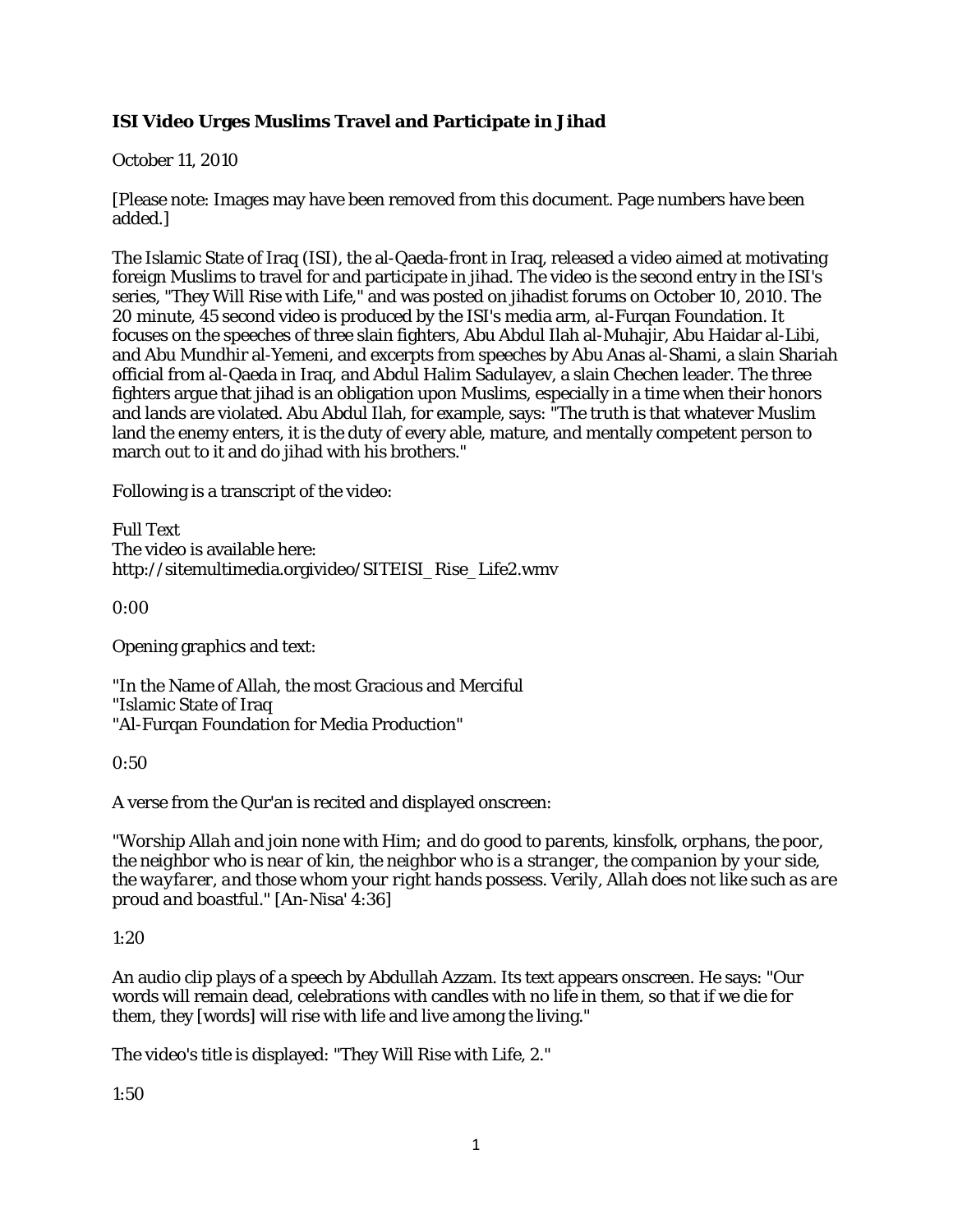Clips from the video show speeches by the three featured individuals: Abu Abdul Ilah al-Muhajir, Abu Haidar al-Libi, and Abu Mundhir al-Yemeni.

3:10

The narrator reads a Hadith by Omar ibn al-Khattab.

4:00

Abu Abdul Ilah al-Muhajir appears and dictates a speech. He cites the Qur'an, saying: *"Verily, Allah has purchased of the believers their lives and their properties that theirs shall be Paradise. They fight in Allah's Cause, so they kill and are killed. It is a promise in truth which is binding on Him in the Torah, Bible and the Qur'an. And who is truer to his covenant than Allah? Then rejoice in the bargain which you have concluded. That is the supreme success."*  [At-Taubah 9:111] Abu Abdul Ilah says that there is no trade or gain better than that - to sacrifice in return for paradise. He continues: "By Allah, happy is he who is included in the mercy of the Lord of the Worlds and joins the caravan of the mujahideen. Miserable is he who is confused that there is no jihad in this time of ours, and [who say] that if there is jihad, it is not an obligation on us, but rather an obligation on the residents of the country entered by enemies, as though Muslim territories are not one thing! This colonial division has no validity in Islam. The truth is that whatever Muslim land the enemy enters, it is the duty of every able, mature, and mentally competent person to march out to it and do jihad with his brothers."

Abu Abdul Ilah says that some individuals referred to as Muslim scholars are in fact scholars of the enemy and say that jihad is only valid with permission from the person in charge. These scholars, he explains, confuse people regarding their faith and conceal the truth that Allah revealed and are pleased with the world which they bought with Allah's verses. He says: "The Book of Allah and the Sunnah [traditions] of His Prophet are between our hands. So no matter what they say and do to please the infidel tyrants, the agents of the Jews and the Christians, prohibit what Allah allowed and allow what Allah prohibited, the Islamic Ummah in no more fooled by the fatwas of the idle scholars who turned away from the duty of jihad... I ask Allah to hasten riddance of them and to expose them to the public."

He then calls upon Muslims to respond to the call of Allah and the Prophet Muhammad, to join jihad in the Cause of Allah, and to support their oppressed brothers and sisters whose honors have been violated. Abu Abdul Ilah adds that the duty of jihad applies until Muslim lands are recovered, and that jihad is obligatory upon Muslims like prayer and fasting.

#### 9:00

Audio plays from a lecture by Abu Anas al-Shami, a slain Shariah official from al-Qaeda in Iraq under Abu Musab al-Zarqawi. He asked Muslims to consider a verse Qur'an: *"And fight them until there is no more sedition and the religion will all be for Allah Alone"* [Al–Anfal 8:39], and explained that the verse ordered to fight so as to eliminate sedition, because sedition is polytheism and is worse than murder. He said: "We fight until the entire world worships [according to] the Shariah of Allah the Great and the Almighty, until the world is ruled with the Book of Allah and the Sunnah of the Prophet - peace and prayer be upon him - and until Islam extends its rule over the worlds and spreads its wings on earth in the light of the Shariah of Allah the Great and Almighty."